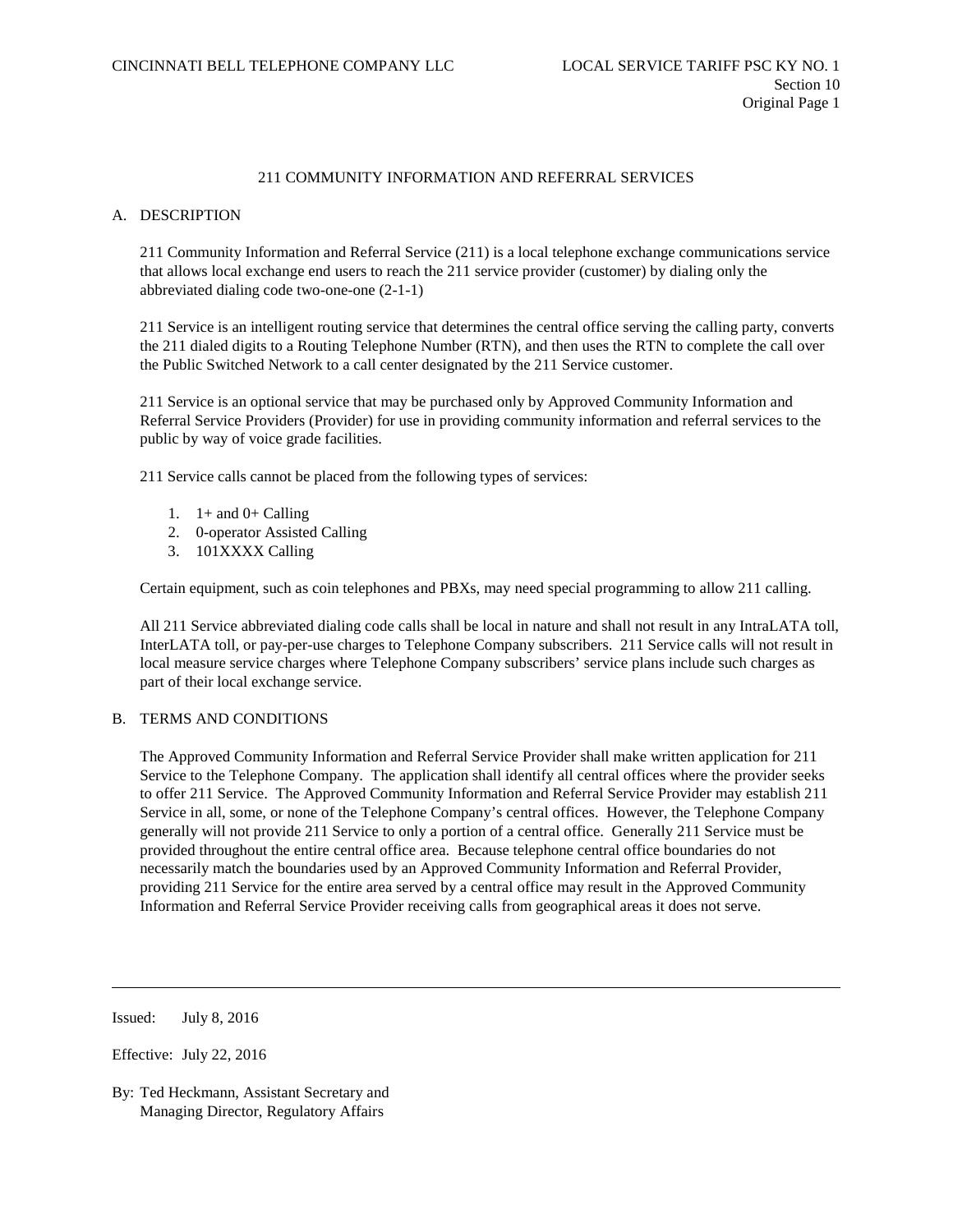#### B. TERMS AND CONDITIONS (Continued)

The 211 Service Application must include:

- 1. Acknowledgement that a new application is required if the Approved Community Information and Referral Service Provider desires to change the telephone number to which the 211 abbreviated dialing code is translated.
- 2. The location(s) of the Approved Community Information and Referral Service Provider call center(s) where the 211 calls made from the Telephone Company's exchange(s) will be routed.
- 3. Acknowledgement that the PSCK's assignment of the 211 abbreviated dialing code may be recalled at any time.

When the Approved Information and Referral Service Provider makes an application for 211 Service in a Telephone Company central office, the Approved Information and Referral Service Provider shall supply the Telephone Company with a ten (10) digit telephone number for terminating the 211 calls. The Telephone Company will configure its network so that all 211 calls within the central office being served are routed to the provided telephone number. This number must terminate within the local calling area of the wire center being served, or otherwise provide for toll free calling to the Provider. If the Provider desires to route calls outside the local calling area of the wire center being served, the Approved Information and Referral Service Provider shall establish foreign exchange service, a toll free telephone number, e.g. an 800 number, or other means to complete the call without charge to the customer placing the 211 call.

The Telephone Company will route 211 Service calls originating from end users on its local exchange network whether the end users purchase service directly from the Telephone Company or from another Local Exchange Carrier (LEC) reselling Telephone Company service.

The Telephone Company can only make 211 Service available to end users who are located within the Telephone Company's service area and who are connected to the Telephone Company's network. The Approved Information and Referral Service Provider must make arrangements with the appropriate service provider(s), e.g. other LECs or wireless providers, to establish 211 calling for end users located in areas outside the Telephone Company's serving area or on other networks, e.g. CLEC or wireless networks.

211 Service is provided on the condition that the Approved Information and Referral Service Provider subscribes to termination facilities and lines in sufficient quantities to adequately handle calls to the 211 Service without interfering with or impairing any services offered by the Telephone Company. One path is available for each line subscribed to by the Approved Information and Referral Service Provider.

Issued: July 8, 2016

Effective: July 22, 2016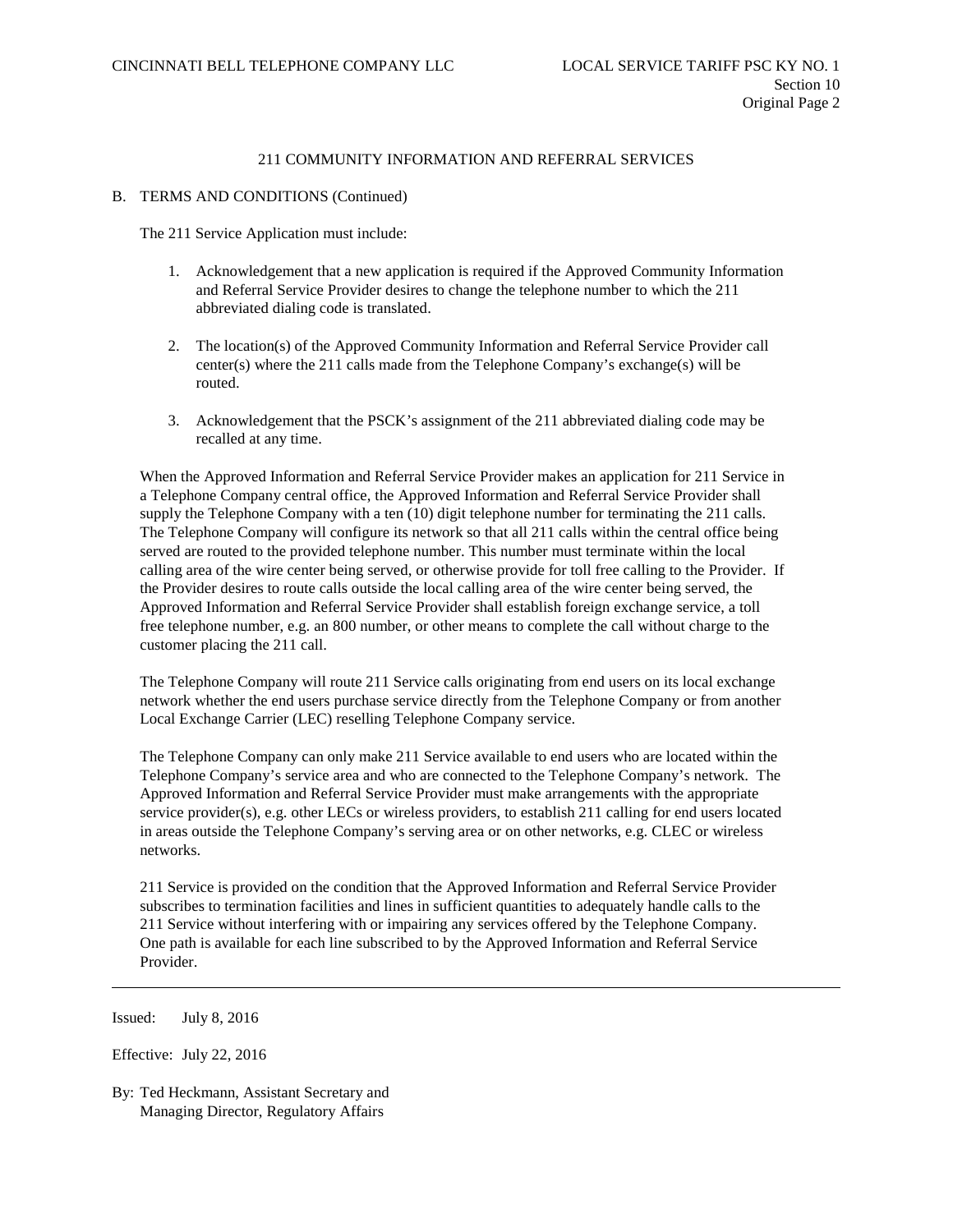### B. TERMS AND CONDITIONS (Continued)

211 Service does not provide calling number information to the Approved Information and Referral Service Provider. If this type of information is required, the Approved Information and Referral Service Provider must subscribe to a compatible Caller ID service as described in Cincinnati Bell's Service Agreements.

The Approved Information and Referral Service Provider shall develop an appropriate method for responding to 211 Service calls placed in error or due to customer confusion.

The Approved Information and Referral Service Provider shall comply with all present and future rules pertaining to abbreviated dialing codes adopted by the Federal Communications Commission in rulemaking proceedings CC Docket No. 92-105, CC Docket No. 00-256, and otherwise, including any and all requirements to relinquish the 211 abbreviated dialing code in the event of a national assignment contrary to that made by the PSCK.

The Approved Information and Referral Service Provider shall be liable for and shall indemnify, protect, defend and hold harmless the Telephone Company against all suits, actions, claims, demands, and judgments, plus any expenses and counsel fees incurred by the Telephone Company on account thereof, whether suffered, made, instituted, or asserted by the Approved Information and Referral Service Provider or any other party or person, for any personal injury to or death of any person or persons, or for any loss, damage, or destruction of any property, whether owned by the Approved Information and Referral Service Provider or others, arising out of or resulting directly, or indirectly, from the 211 Service.

211 Service is provided solely for the benefit of the Approved Information and Referral Service Provider. Provision of 211 Service by the Telephone Company shall not be interpreted, constructed, or regarded, either expressly or implied, as being for the benefit of creating any Telephone Company obligation toward any third person or legal entity other than the Approved Information and Referral Service Provider.

The Approved Information and Referral Service Provider is responsible for obtaining all necessary permissions, licenses, written consents, waivers, releases and all other rights from all persons whose work, statements, or performances are used in connection with the 211 Service, and from all holders of copyrights, trademarks, and patents used in connection with said service.

In an emergency situation as determined by the Telephone Company, the Telephone Company reserves the right, at any time, without notice, to institute protective measures, up to and including termination of service.

A minimum service period of one month applies to 211 service.

Issued: July 8, 2016

Effective: July 22, 2016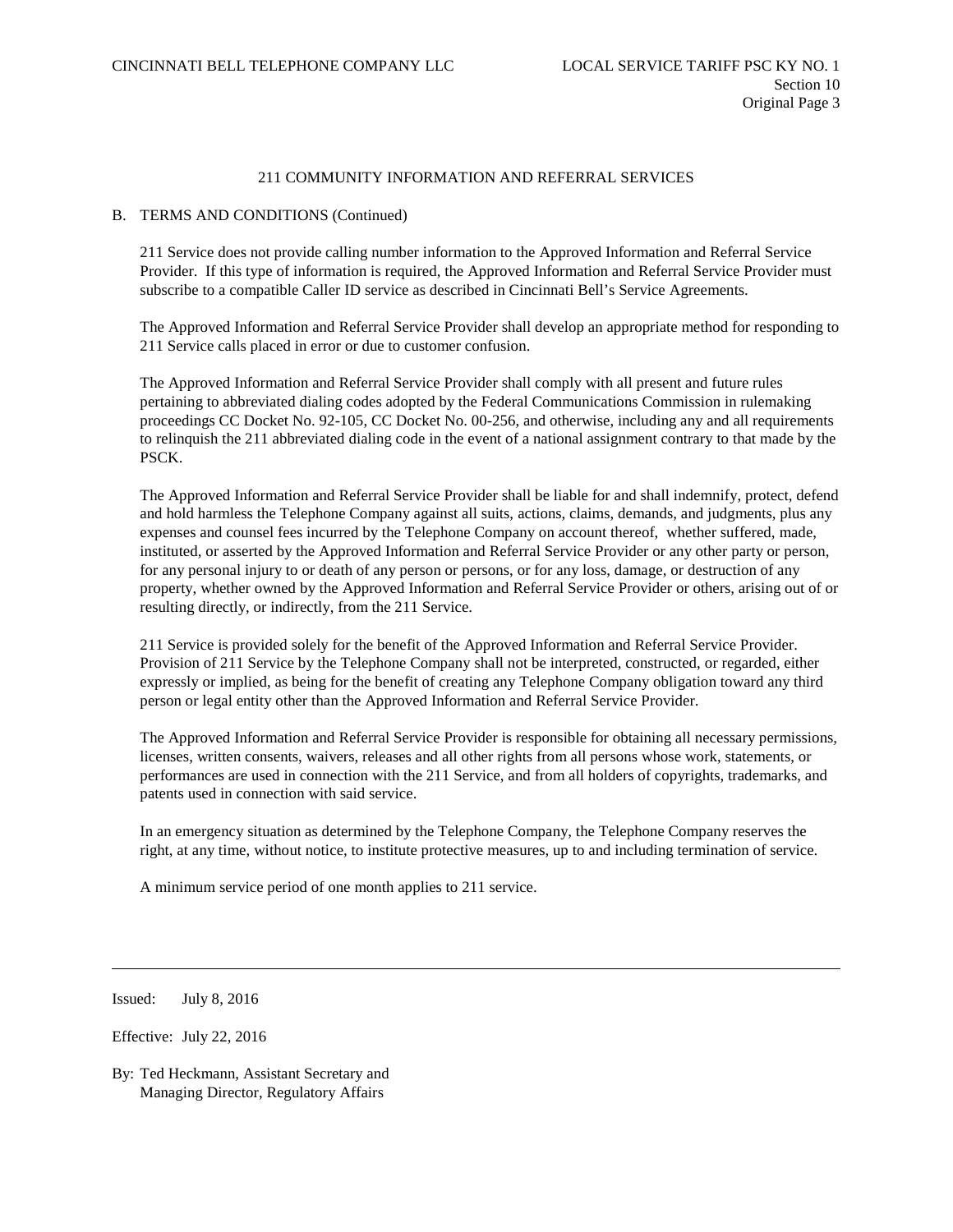### C. OBLIGATIONS AND LIABILITY OF THE TELEPHONE COMPANY

The Telephone Company shall provide 211 Service within thirty (30) days of receipt of the Approved Information and Referral Service Provider's completed application(s) for service.

The Telephone Company does not undertake to answer and forward 211 Service calls but furnishes the use of its facilities to enable the Approved Information and Referral Service Provider to respond to such calls at the Approved Information and Referral Service Provider's established call centers.

When a 211 Service call is placed by the calling party via interconnection with an interexchange carrier, the Telephone Company cannot guarantee the completion of the 211 Service call, the quality of the call, or any features that may otherwise be provided with 211 Service.

The rates charged for 211 Service do not contemplate the inspection or constant monitoring of facilities to discover errors, defects, or malfunctions in service, nor does the Telephone Company undertake such responsibility. The Approved Information and Referral Service Provider shall make such operational tests as, in the judgment of the Approved Information and Referral Service Provider, are required to determine whether the Telephone Company's facilities are functioning properly for the Provider's use. The Approved Information and Referral Service Provider shall promptly notify the Telephone Company in the event it believes that the Telephone Company's facilities are not functioning properly.

The liability of the Telephone Company for losses or damages of any kind arising out of mistakes, omissions, interruptions, delays, errors, or defects in transmission, or failure or defects in any facility furnished by the Telephone Company, occurring in the course of furnishing 211 Service, or of the Telephone Company in failing to maintain proper standards of maintenance and operation or to exercise reasonable supervision, shall in no event exceed an amount equivalent to the proportionate charge to the Approved Information and Referral Service Provider for the 211 Service and local exchange services for the period during which such mistake, omission, interruption, delay, error or defect in transmission, or defect or failure in faculties occurred.

The Telephone Company has no liability for losses or damages caused by the negligence of the Approved Information and Referral Service Provider.

The Telephone company's entire liability to any person for the interruption or failure of the 211 Service shall be limited to the terms set forth in this section and other sections of this tariff.

The Commission's assignment of and the Approved Information and Referral Service Provider's use of the 211 abbreviated dialing code is subject to preemption by the Federal Communications Commission. The Telephone Company shall not be liable to the Approved Information and Referral Service Provider for any damages that may be incurred or result from national assignment of the 211 abbreviated dialing code.

Issued: July 8, 2016

Effective: July 22, 2016